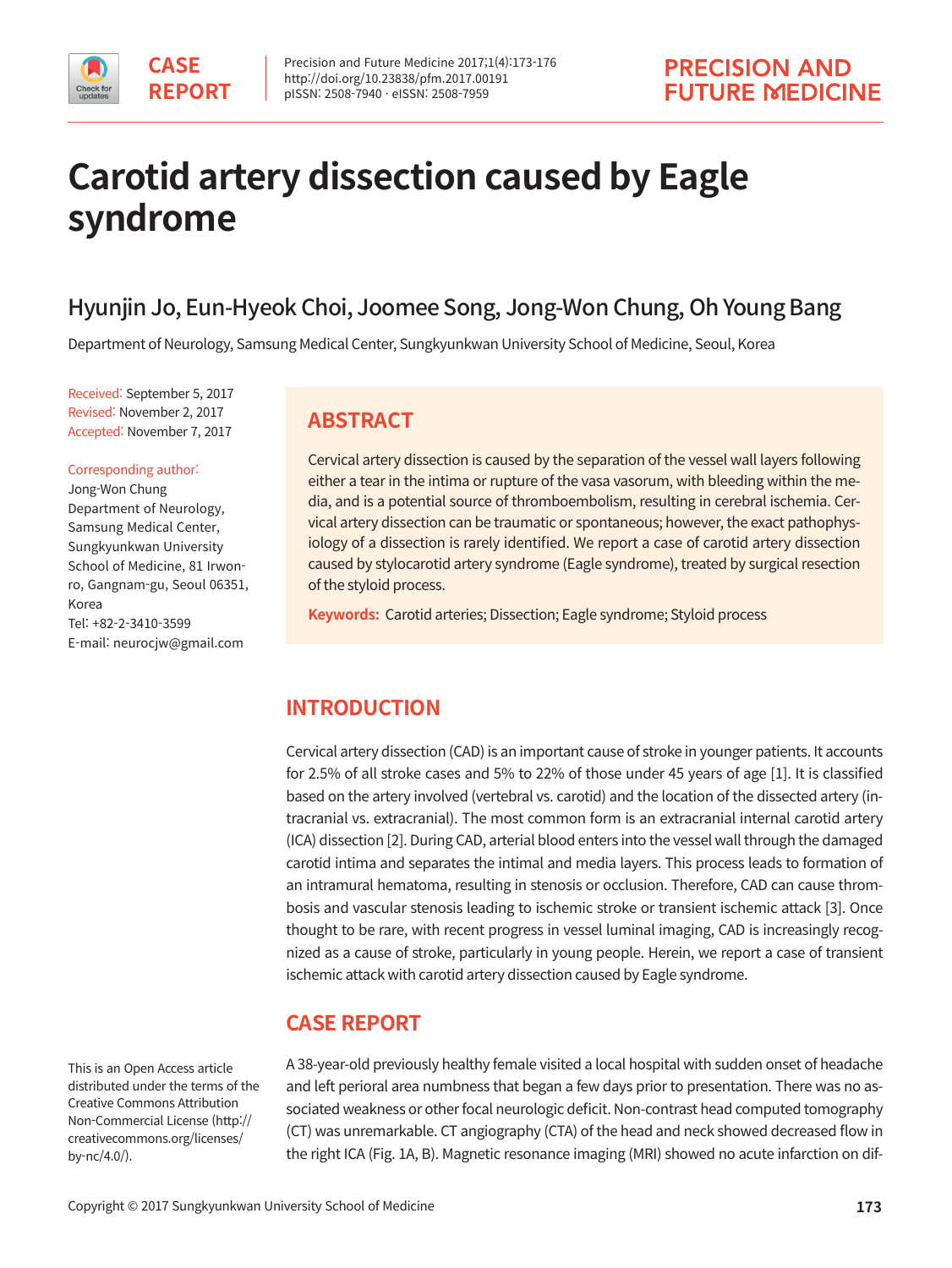#### **PRECISION AND FUTURE MEDICINE**

Eagle syndrome related carotid artery dissection



Fig. 1. Initial images demonstrate stenosis of the right internal carotid artery (RT ICA). (A) Computed tomography-angiography shows RT ICA on maximum intensity projection. (B) Magnetic resonance angiography shows narrowing and smooth irregularities of the RT ICA lumen distal to the carotid bulb. (C) Cerebral angiography shows a "flame-shaped" occlusion of the RT ICA, which is consistent with carotid artery dissection. Red arrow indicates the site of carotid artery stenosis.



Fig. 2. Preoperative computed tomography (CT) angiography images. The right internal carotid artery (RT ICA) shows long-segment stenosis with intramural hematoma thought to be due to dissection. (A) A CT-angiography image shows the elongated styloid process (red arrow). (B) An axial image shows the styloid process (red arrow) adjacent to the RT ICA (blue arrow). (C) An axial image shows the intramural hematoma (blue arrow).

fusion-weighted imaging; however, magnetic resonance angiography (MRA) showed decreased flow in the right ICA. Conventional angiography showed severe luminal narrowing in the right ICA (Fig. 1C). The patient was referred to our hospital for further evaluation and management of right ICA stenosis. On admission, her headache and left perioral numbness had improved. We reviewed the brain images and suspected an arterial dissection. Repeat CTA showed elongation of the right styloid process (45 mm), with the tip of the styloid adjacent to the ICA. The tip had slightly compressed the ICA, and was considered to be the cause of the carotid dissection (Fig. 2). The patient received dual antiplatelet therapy (aspirin and clopidogrel). As repeated compression of the recently occluded vessel could lead to recanalization and subsequent thromboembolism, and progression of the dissection on the right side had the potential to cause further cerebral ischemia, surgical resection of the right styloid processes was scheduled. Otorhinolaryngology was consulted and surgical resection of the styloid process was performed using an external approach. No complications occurred during surgery. Repeat CTA at 6 months showed improved flow in the right cervical ICA (Fig. 3). The patient had no further episodes of transient ischemic attack.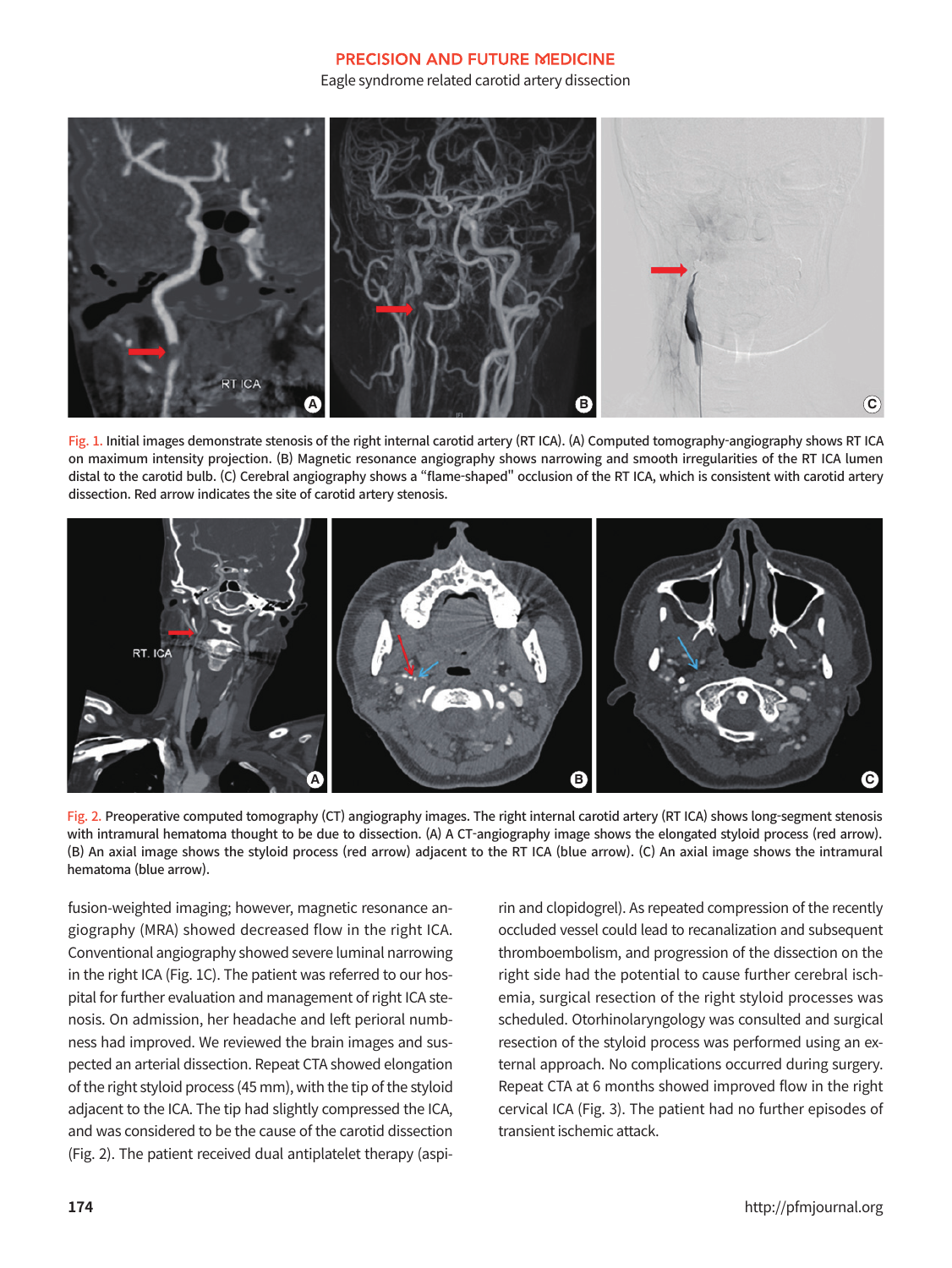#### **PRECISION AND FUTURE MEDICINE**

Hyunjin Jo, et al.



Fig. 3. Postoperative computed tomography (CT) angiography at 6 months. (A) CT angiography shows the detachment of the styloid process (red arrow) from the right internal carotid artery (RT ICA) and marked improvement in RT ICA stenosis. (B) An axial image shows improvement in the intramural hematoma (blue arrow).

### **DISCUSSION**

Typical clinical features of CAD include unilateral neck pain; headache; ipsilateral Horner's syndrome, followed by manifestations of cerebral or ocular ischemia; and cranial nerve palsies [2]. CAD can result from traumatic or spontaneous dissection. Most dissections involve minor trauma, stretch, or mechanical stress. Chiropractic manipulation can also cause CAD [4]. The etiology of spontaneous dissection is thought to be multifactorial. Congenital and acquired abnormalities of the connective tissue in the arterial media or elastica and edema of the arterial wall can promote dissection. For example, Marfan syndrome, cystic medial necrosis, fibromuscular dysplasia, and migraine are conditions that are found more often than expected in patients with arterial dissection [5]. Ultrastructural connective tissue abnormalities of collagen and the extracellular matrix have occasionally been found in skin biopsies taken from patients with arterial dissection [6].

Until recently, catheter angiography was the method of choice to diagnose arterial dissection; however, with the advent of Doppler ultrasonography, MRI/MRA, and CTA, most dissections can now be diagnosed noninvasively [2]. The American Heart Association, American Stroke Association, and the International Headache Society all recommend MRI/ MRA with fat suppression as the best initial screening test for dissection [7,8]. CTA is also considered useful, especially if there is doubt about the diagnosis or the dissection is at a very early stage [7,8].

Treatment remains empiric and is guided by clinician discretion on a case-by-case basis. Options for treatment include intravenous and intra-arterial thrombolysis, surgical repair, anticoagulation, and antiplatelet medication [9]. Thrombolysis is currently recommended for patients with CAD who meet criteria and have no contraindications. Antiplatelet and anticoagulant agents show similar efficacy. Endovascular and surgical repair is considered a last resort but should be kept in mind, especially for the treatment of patients with recurrent dissection or lack of resolution [9]. The prognosis depends on the severity of neurological deficits, but is generally good in extracranial dissection. The recurrence rate of CAD is very low and patients with a stroke due to dissection tend to have a good long-term outcome, with 75% being functionally independent at 3 months [10].

Eagle syndrome is caused by an elongated styloid process or a calcified stylohyoid and stylomandibular ligament [11]. The elongated styloid process may compress the glossopharyngeal nerve and surrounding structures, causing recurrent odynophagia and cervical pain. These clinical features were first described by Eagle in 1937; hence, the symptoms associated with an elongated styloid process became known as Eagle syndrome. Stylocarotid artery syndrome is attributed to extracranial impingement of the ICA by a deviated and elongated styloid process. The syndrome may present with dis-